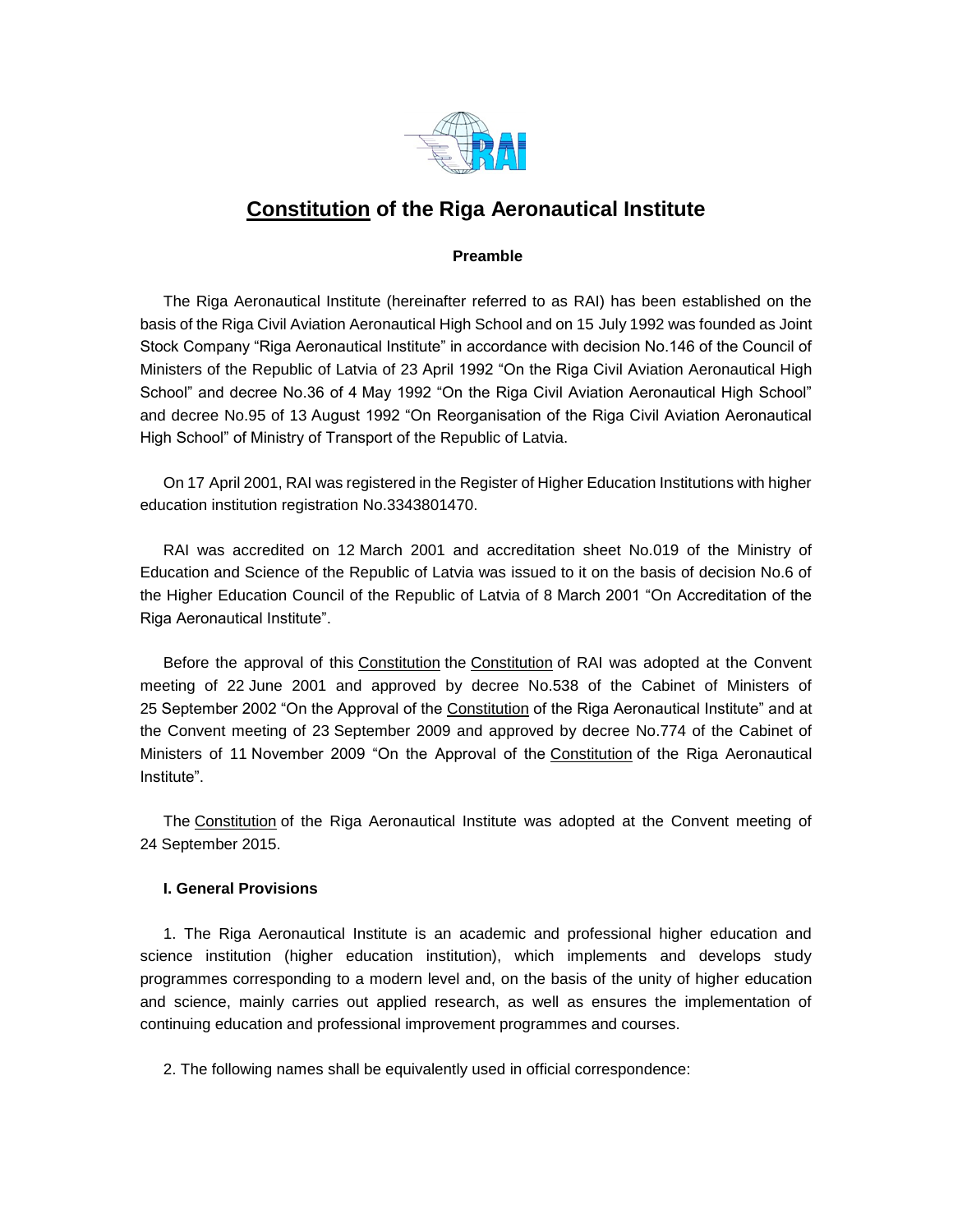2.1. in Latvian: RĪGAS AERONAVIGĀCIJAS INSTITŪTS, abbreviated to RAI;

2.2. in English: RIGA AERONAUTICAL INSTITUTE;

2.3. in Russian: РИЖСКИЙ ИНСТИТУТ АЭРОНАВИГАЦИИ.

3. RAI is operating in accordance with the [Constitution of the Republic of Latvia,](https://m.likumi.lv/ta/id/57980-latvijas-republikas-satversme) the [Education](https://m.likumi.lv/ta/id/50759-izglitibas-likums)  [Law,](https://m.likumi.lv/ta/id/50759-izglitibas-likums) the [Law on Institutions of Higher Education,](https://m.likumi.lv/ta/id/37967-augstskolu-likums) the [Law on Scientific Activity,](https://m.likumi.lv/ta/id/107337-zinatniskas-darbibas-likums) other regulatory enactments and the [Constitution](https://m.likumi.lv/ta/id/57980-latvijas-republikas-satversme) of RAI.

4. RAI is a commercial company established by its shareholders the composition of which is variable. The registered address of RAI is Mežkalna iela 9, Riga, LV-1058, Latvia. The registered address of Joint Stock Company "Riga Aeronautical Institute" is Mežkalna iela 9, Riga, LV-1058, Latvia.

5. RAI is entitled to independently select the methods for achievement of its goals and techniques for use of own resources.

6. RAI is a higher education and science institution, which prepares highly qualified specialists in accordance with professional and academic study programmes. RSI is a centre of continuous education, science and culture for specialists.

#### **II. Goals and Tasks of Activity**

7. The goal of RAI's activity is to offer and implement higher academic and professional technical and economic education, as well as to carry out scientific research activities.

8. RAI offers studies in academic and professional orientation study programmes and mainly practicable applied research is carried out. RAI may have a Doctoral Council and offer doctoral studies.

9. Tasks of RAI are:

9.1. to prepare specialists of international level in aviation and other economic sectors having higher academic and professional education with a relevant professional qualification;

9.2. to ensure academic freedom of academic staff and students;

9.3. to organise professional continuing education to increase qualifications of specialists in aviation and other sectors;

9.4. to organise and implement full-time and part-time studies in specialities in accordance with the RAI profile, which include orders from public, legal and natural persons;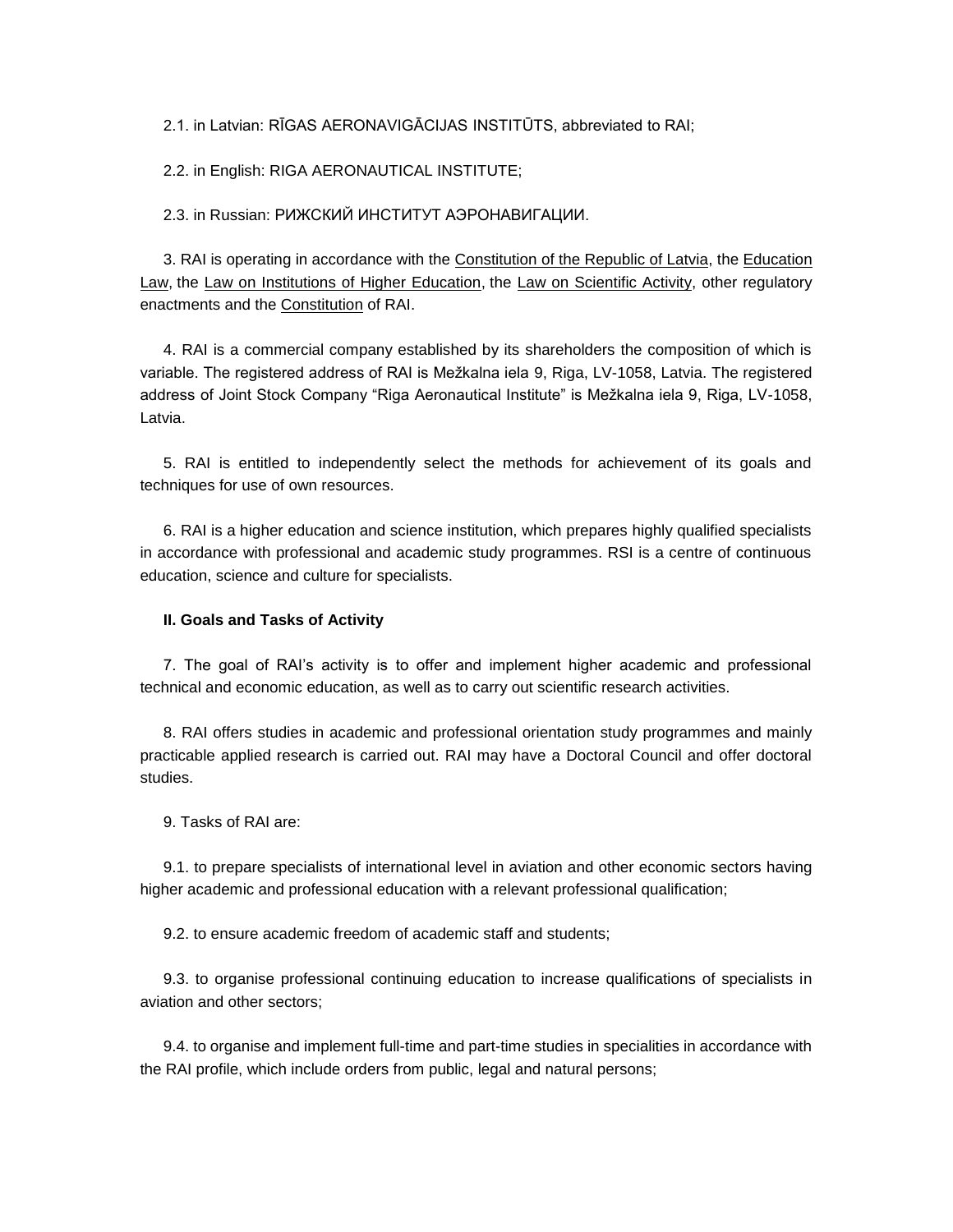9.5. to carry out scientific research and develop projects that contribute to the development of the economy and technology of the sector, ensure deepening of competence of academic staff and improvement of the quality of the study process;

9.6. to improve qualification of academic and general staff;

9.7. to develop the material basis for studies and training, to organise production with the aim to ensure the study process, scientific research works, as well as RAI's economic development and cultural education needs;

9.8. to popularise and distribute the results of research work, technological design, methodological educational work and accumulation of information;

9.9. to cooperate with other Latvian and foreign education institutions, organisations and manufacturing companies according to RAI's profile of activity;

9.10. to develop study programmes, to select academic staff, to provide a material basis for studies, to draft methodological materials for studies and to replenish the library enabling students to obtain knowledge, higher education and professional skills in accordance with the development level of science of the sector and Latvian cultural traditions;

9.11. to ensure such requirements and procedure for tests and examinations to make awarded degrees and titles, obtained diplomas and professional qualification, as well as mastering of parts of study programmes mutually recognised by Latvian and foreign higher education institutions.

10. RAI shall effect studies and training in accordance with orders and contracts from state and local government institutions, legal or natural persons.

#### **III. RAI's Representation and Management Bodies and Decision-Making Bodies.**

## **Audit Commission**

11. RAI's representation and management bodies and main decision-making bodies are:

- 11.1. the Convent;
- 11.2. the Senate;
- 11.3. the Rector;
- 11.4. the Academic Arbitration Court.

12. The Convent is the RAI's highest collegial representation and management body and decision-making body in academic and scientific matters. The Convent consists of 11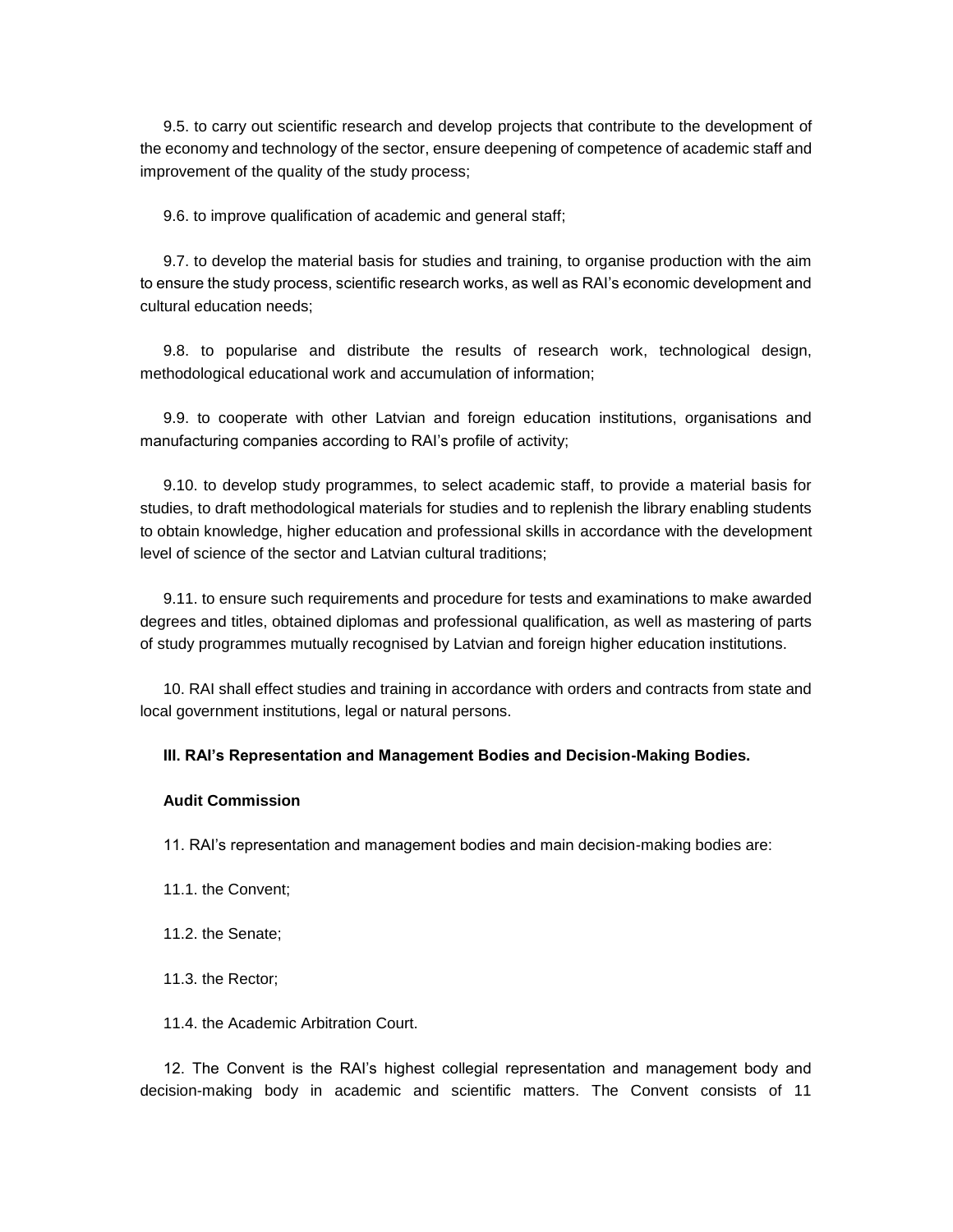representatives, seven of whom are academic staff representatives, three are representatives of students and one is a representative of general staff.

13. The Convent shall be elected for five years by secret ballot. Representatives of the Convent shall be elected and recalled by the relevant RAI staff group. Representatives of students shall be elected to the Convent and recalled by the Student Council in accordance with its by-laws.

14. The Convent shall elect a Chairperson, a Deputy Chairperson and a Secretary to lead its work. The Rector and vice-rectors cannot be chairpersons of the Convent. If a Convent member ceases to work or study at RAI, the Convent shall elect another representative from the relevant staff group within three months.

15. The Convent shall be convened by the Rector or the Senate, usually at the end of a study year. The Rector or the Senate may also convene the Convent at any other time.

16. The Convent shall take decisions by simple majority vote. Voting shall be by open ballot, with the exception of the cases defined in the [Law on Institutions of Higher Education](https://m.likumi.lv/ta/id/37967-augstskolu-likums) and the [Constitution,](https://m.likumi.lv/ta/id/57980-latvijas-republikas-satversme) when voting shall be by secret ballot.

17. The Convent shall elect and recall the Rector, listen to the rector's report, elect and recall the Senate, the Audit Commission and the Academic Arbitration Court, approve by-laws of the Senate, the Audit Commission and the Academic Arbitration Court. The decision on election and recalling of the Rector shall be taken by the Convent by secret ballot.

18. The Convent shall adopt or amend the RAI's [Constitution](https://m.likumi.lv/ta/id/57980-latvijas-republikas-satversme) by simple majority vote. The Convent may take decisions, when at least nine Convent members are present.

19. The Convent shall review and take decisions on prospective development plans, number of prepared specialists and quality in academic and professional programmes, as well as about scientific research directions. These Convent decisions may be appealed at the Academic Arbitration Court within 10 days.

20. The Senate is a collegial body and decision-making body of staff, which approves the procedure and regulations regulating all the RAI's areas of activity. The term of authorisations of the Senate shall be three years. The Senate consists of 10 senators, eight of whom are academic staff representatives and three are representatives of students. Representatives of students shall be elected to the Senate and recalled by the Student Council in accordance with its by-laws.

21. The Senate shall elect a Chairperson from the senators. The Senate may take decisions, when at least seven senators are present. Decisions shall be taken by simple majority vote. The by-laws approved by the Convent shall determine the activity and competence of the Senate.

22. The Senate shall: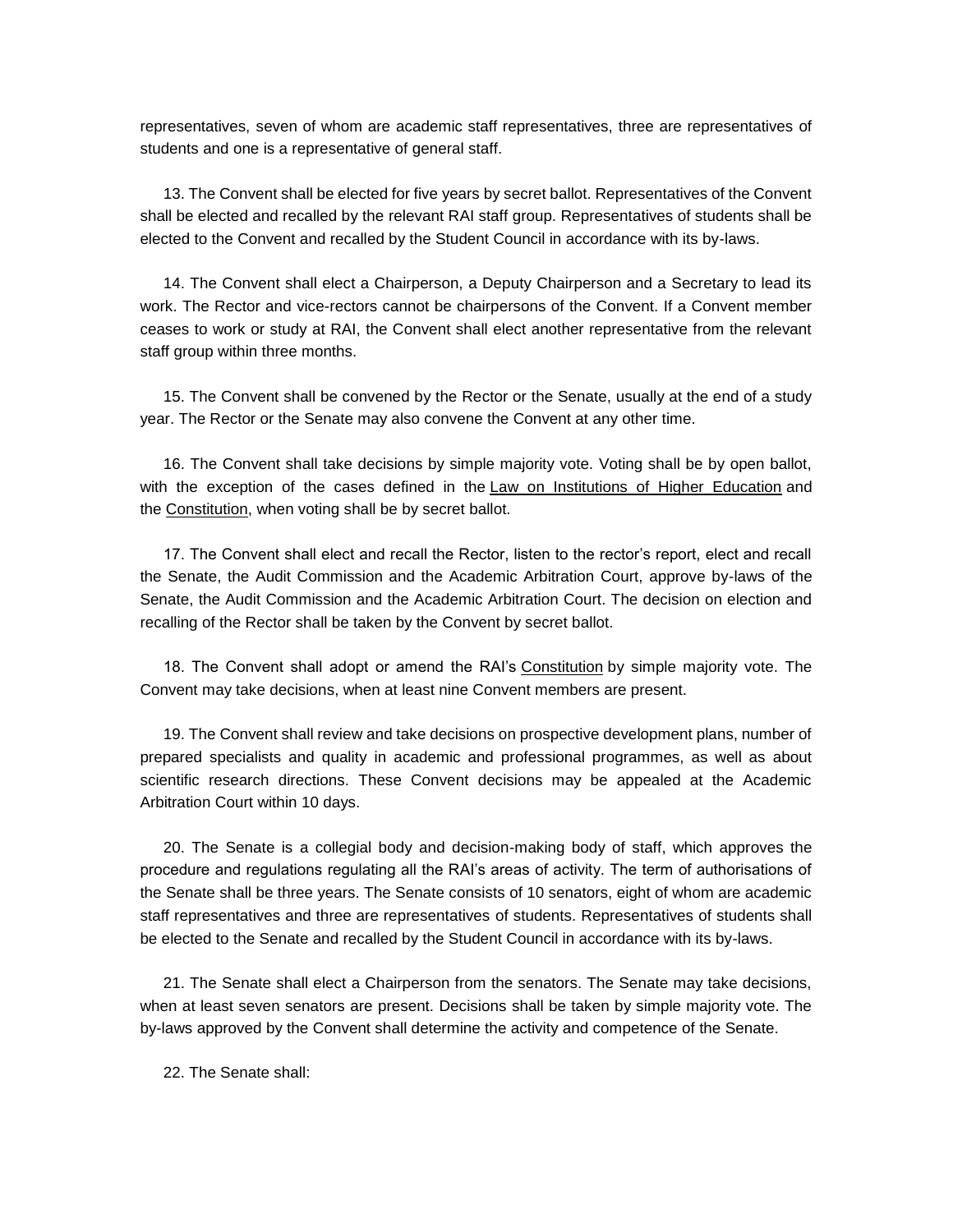22.1. review and approve all the RAI's internal regulations, with the exception of those, which are in the competence of the Convent;

22.2. review and approve academic and professional study programmes, study plans and work plans;

22.3. review topics of scientific research and the structure of financing;

22.4. approve boards for study end examinations and state examinations;

22.5. approve the methodological council, heads of structural units (deans of faculties, heads of divisions, department and scientific laboratories, etc.);

22.6. elect assistant professors;

22.7. listen to reports of vice-rectors, heads of structural units and other officials on progress of studies and work of respective services, as well as take relevant decisions and recommendations for the Convent;

22.8. take decisions on the creation, reorganisation or liquidation of RAI's structural units, approve their by-laws;

22.9. may propose amendments to the [Constitution;](https://m.likumi.lv/ta/id/57980-latvijas-republikas-satversme)

22.10. perform other functions provided for by regulatory enactments.

23. Any Senate decision, which is not an administrative statement, may be challenged before the Academic Arbitration Court within 10 days of its adoption.

24. The Rector is the highest official of RAI, who implements general administrative management and represents the higher education institution without special authorisations. The Rector shall be elected by secret ballot by the Convent for five years no more than twice in succession. A professor or a person holding a doctoral degree may be elected as the Rector. Candidates for the Rector's position shall be proposed by the Convent. Regular Rector's elections shall be organised at least one month before the end of the Rector's authorisations.

25. The Rector shall:

25.1. be responsible for the compliance of RAI's activity with the [Law on Institutions of Higher](https://m.likumi.lv/ta/id/37967-augstskolu-likums)  [Education](https://m.likumi.lv/ta/id/37967-augstskolu-likums) and other regulatory enactments, as well as the [Constitution;](https://m.likumi.lv/ta/id/57980-latvijas-republikas-satversme)

25.2. be responsible for the quality of education obtained and scientific research carried out at RAI;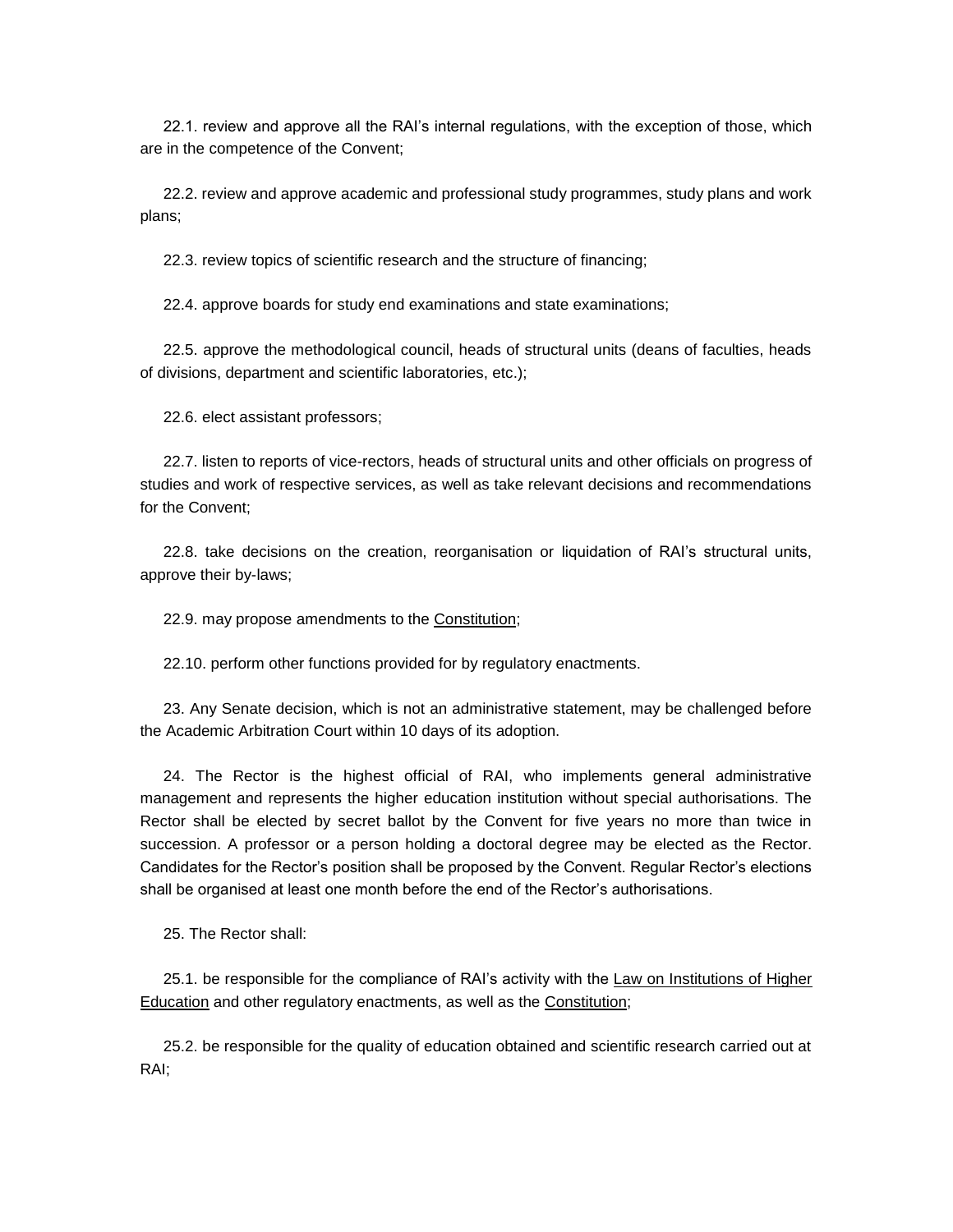25.3. be personally responsible for the financial activity and ensure lawful, economic and targeted use of property;

25.4. to ensure the development of staff and ensure academic freedom of academic staff and students;

25.5. be responsible for the compliance of education certificates issued by RAI with the set education standards;

25.6. perform other rector's duties defined in the [Law on Institutions of Higher Education](https://m.likumi.lv/ta/id/37967-augstskolu-likums) and other regulatory enactments, as well as the [Constitution.](https://m.likumi.lv/ta/id/57980-latvijas-republikas-satversme)

26. RAI shall have at least one vice-rector. The number of vice-rectors and their main duties shall be determined by the Convent. The vice-rector shall effect operational management of studies and scientific research work, coordinate and organise RAI's cooperation and development activities, as well as perform other tasks set by the Convent, the Senate and the rector. A vicerector shall be elected by the Senate based on the Rector's proposal.

27. The Audit Commission composed of three persons shall be elected by the Convent by secret ballot. The Audit Commission cannot include RAI's administrative staff representatives. One representative of students shall be elected to the Audit Commission and recalled by the Student Council in accordance with its by-laws.

28. At least once a year the Audit Commission shall audit the compliance of financial and economic activity with applicable law, other regulatory enactments and the [Constitution.](https://m.likumi.lv/ta/id/57980-latvijas-republikas-satversme) In order to clarify all the matters related to an audit, the Audit Commission shall be entitled to study all the documents relating to financial and economic activity, as well as request and receive explanations from officials.

29. The Audit Commission shall draw up a written report on the results of its audit, which shall be submitted to the Senate. Decisions of the Audit Commission may be challenged before the Convent within 10 days.

30. The Academic Arbitration Court consists of two representatives of academic staff, who shall be elected and recalled by the Convent by secret ballot for three years, and one representative of students, who shall be elected and recalled by the Student Council in accordance with its by-laws.

31. The Academic Arbitration Court shall:

31.1. review applications of students and academic staff regarding any restrictions and violations of the academic freedoms and rights defined in the [Constitution;](https://m.likumi.lv/ta/id/57980-latvijas-republikas-satversme)

31.2. review disputes between RAI's officials, as well as governance bodies of structural units, which are in a subordinated relationship;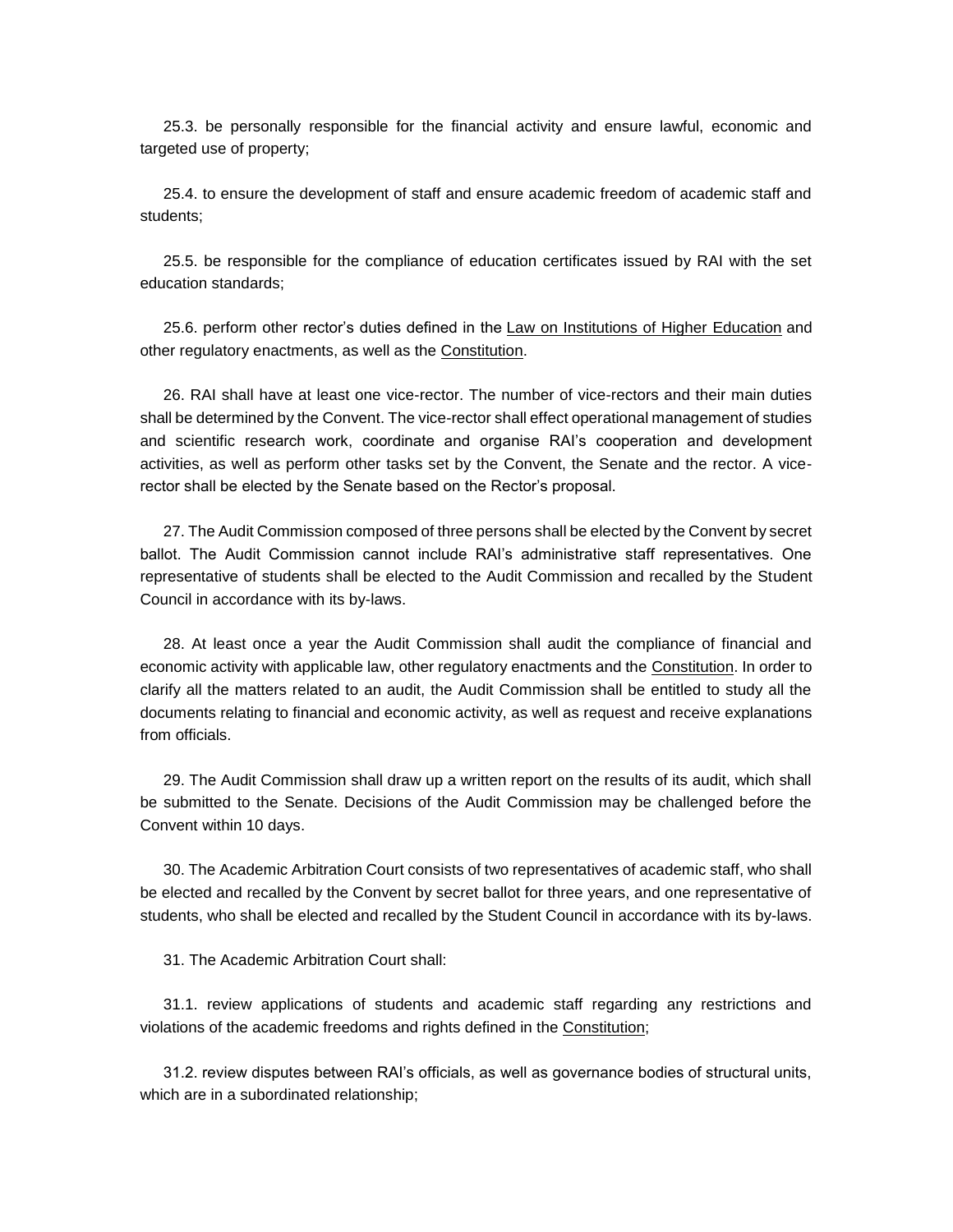31.3. carry out other tasks defined in the [Constitution](https://m.likumi.lv/ta/id/57980-latvijas-republikas-satversme) and the [Law on Institutions of Higher](https://m.likumi.lv/ta/id/37967-augstskolu-likums)  [Education.](https://m.likumi.lv/ta/id/37967-augstskolu-likums)

32. Members of the Academic Arbitration Court shall be responsible for their activity before the Convent. Members of the Academic Arbitration Court may be recalled from work at the employer's initiative only with consent of the Convent. A representative of students may be recalled only upon request of the Student Council. Decisions – administrative statements – of the Academic Arbitration Court may be appealed in a court in accordance with the procedure laid down in the [Administrative](https://m.likumi.lv/ta/id/55567-administrativa-procesa-likums)  [Procedure Law.](https://m.likumi.lv/ta/id/55567-administrativa-procesa-likums) Any decisions of the Academic Arbitration Court other than administrative statements may not be challenged.

#### **IV. RAI Structure**

33. RAI structural units are faculties, divisions, departments, training and scientific laboratories, as well as branches and representations.

34. RAI may establish education institutions, by-laws (articles of association) of which shall be drafted and adopted in accordance with the [Law on Institutions of Higher Education](https://m.likumi.lv/ta/id/37967-augstskolu-likums) and other regulatory enactments in the field of education.

35. A faculty or a division shall be established by merging structural units with the aim to organise study and scientific activity in several directions. Deans of faculties or heads of divisions shall be elected by the Faculty Council and approved by the Senate for a term not exceeding five years and for no more than two terms in succession. The Council competence shall include election of lecturers and assistants to academic positions. The Faculty Council consists of eight academic staff representatives and two representatives of students. Representatives of students shall be delegated to the Council by the RAI's Student Council.

36. A department is a main unit for studies and scientific work, which has been established and is operating in accordance with a Senate decision and it shall approve its by-laws. Academic staff of the department shall provide students with the opportunity to learn necessary knowledge and professional skills according to study programmes and study plans.

37. A department may independently take decisions in relation to matters of academic, scientific and methodological work, which are not in competence of the RAI Senate. Study laboratories are components of a department. The head of the department shall be responsible for the study, training and scientific activity at the department. The head of the department shall be elected by the Faculty Council and approved by the Senate for five years.

38. Scientific laboratories are main units for scientific research and experimental activity. Scientific laboratories shall be established with a Senate decision. Scientific laboratories shall operate in accordance with the by-laws on scientific laboratories and work plans approved by the Senate. The head of the laboratory shall be elected by the Faculty Council and approved by the Senate for five years.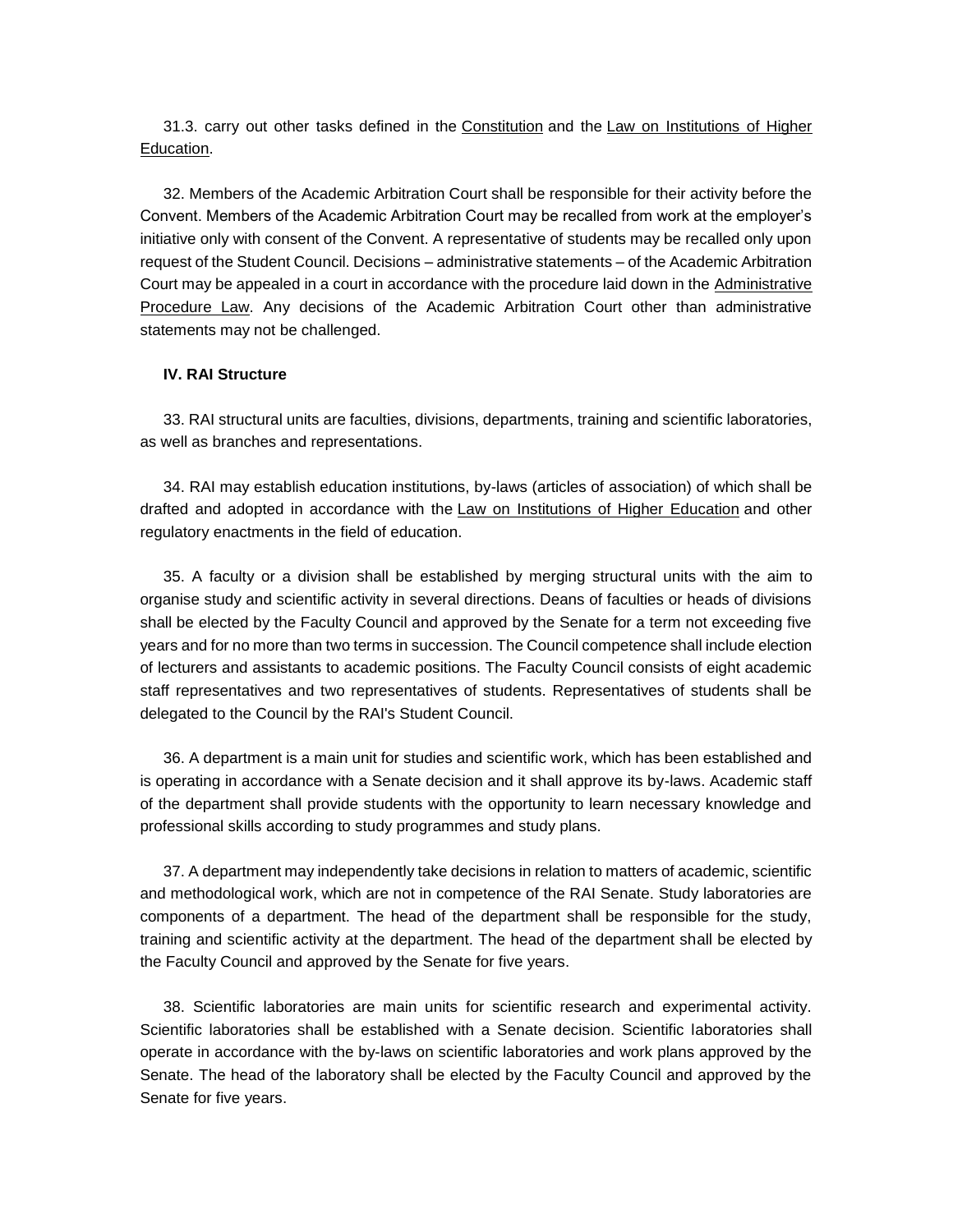39. Branches and representations are structural units, which are organisationally independent and territorially separated from the RAI location. The main task of a branch is to implement accredited study programmes of RAI. The main tasks of a representation is to advertise the higher education institution, provide students with information and study aids, sending and reception of documentation. Branches and representations shall operate on the basis of their by-laws, which are approved by the Senate.

# **V. RAI Staff**

40. The RAI staff consists of academic staff, general staff and students.

41. The duty of staff is to promote freedom of studies, training and research work, promote transparency in RAI's governance and affairs. The staff should perform its job duties so that RAI is able to implement its tasks without infringing rights of any other person or hindering the fulfilment of official or job duties.

42. The staff shall be entitled to participate in elections of management and governance bodies and be elected to them, as well as participate in meetings of collegial management bodies in accordance with the established procedure, be listened to and participate in drafting of management decisions and internal regulations.

43. The duty of the management shall be to take care of work conditions of the staff and to ensure the possibility to increase qualification and requalify.

44. The staff shall be responsible for the performance of their duties. The procedure of qualification of violations and imposition of punishments for violations and failure to fulfil duties shall be determined by the Senate on the basis of regulatory enactments in force in the Republic of Latvia.

45. Academic staff shall consist of professors, associate professors, assistant professors, leading researchers, lecturers, researchers and assistants. The main task of academic staff shall be to educate students and carry out scientific research.

46. Principles of payment for work and sizes of wages shall be recommended by the Senate, but monthly wage rates shall not be smaller than the rate defined by the Cabinet of Ministers.

47. Academic staff and elected administrative positions may be occupied by persons meeting provisions of the [Law on Institutions of Higher Education.](https://m.likumi.lv/ta/id/37967-augstskolu-likums)

48. A professor is a specialist internationally recognised in his or her field, who carries out scientific research meeting the modern level and ensures high quality studies in the respective subfield of science.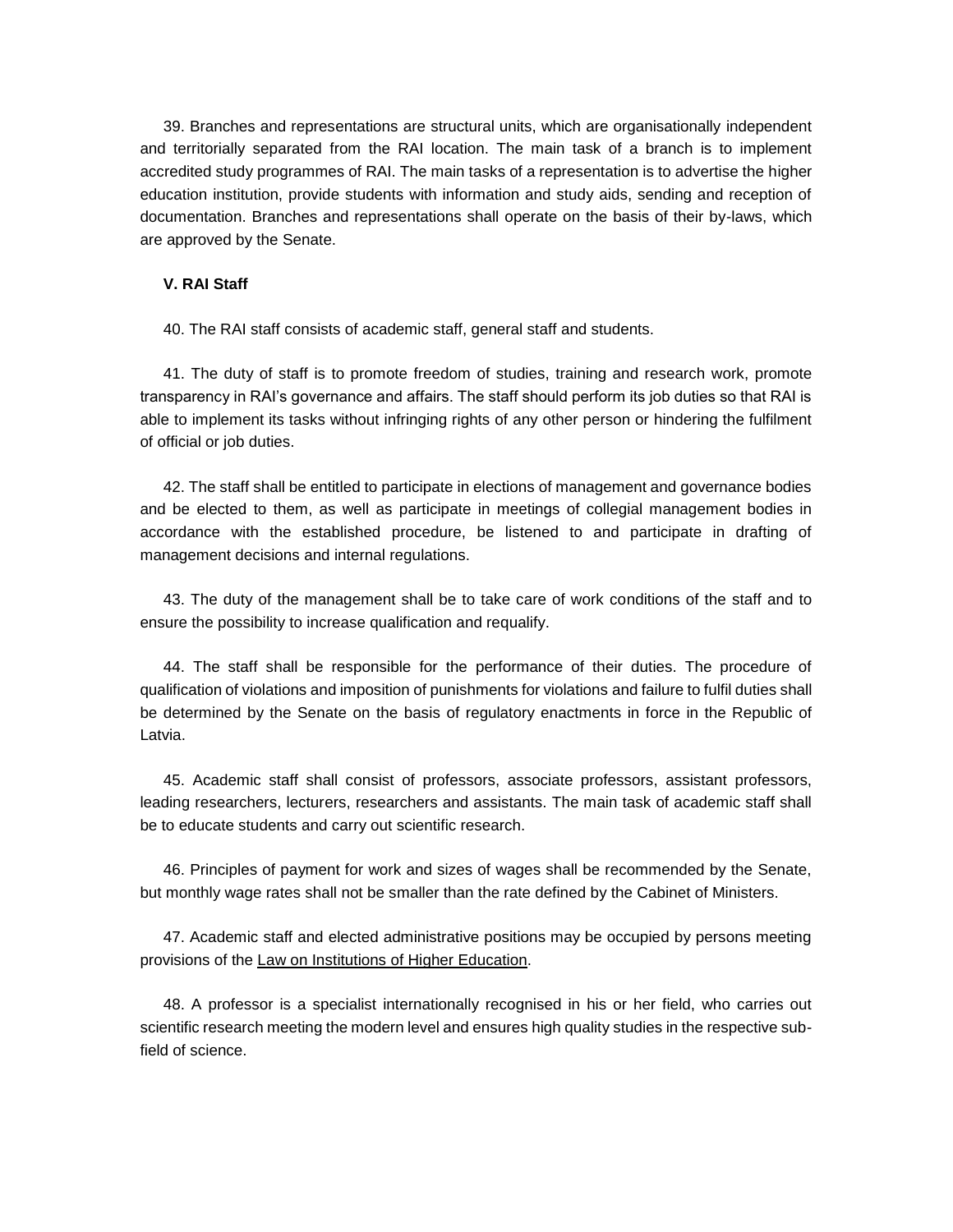49. In accordance with provisions of the [Law on Institutions of Higher Education](https://m.likumi.lv/ta/id/37967-augstskolu-likums) a professor shall be elected in an open competition by a council of professors in the field for six years, and the rector shall conclude an employment contract with him or her for the entire period of election.

50. The main tasks of professors are:

50.1. reading of highly qualified lectures;

50.2. supervision of studies, classes and tests in his or her study course;

50.3. leading of research work in his or her field of science;

50.4. leading of studies of doctoral level;

50.5. evaluation of study programmes and work and quality of RAI's structural units.

51. A person holding a doctoral degree may be elected as an associate professor. For the purposes of implementation of professional study programmes a position of an associate professor may be occupied by persons having relevant higher education and at least 10 years of practical work experience in the relevant field. In accordance with provisions of the [Law on Institutions of](https://m.likumi.lv/ta/id/37967-augstskolu-likums)  [Higher Education](https://m.likumi.lv/ta/id/37967-augstskolu-likums) an associate professor shall be elected in an open competition for six years.

52. The main tasks of an associate professor are to carry out research in his or her sub-field of science, to lead research work for doctoral and Master's degrees, ensuring and leading study work.

53. A person holding a doctoral degree may be elected as an assistant professor. For the purposes of implementation of professional study programmes in accordance with the requirements drafted by the Senate a position of an assistant professor may be occupied by persons having higher education and at least seven years of practical work experience in the relevant field.

54. The main tasks of an assistant professor are research work in his or her sub-field, reading of lectures, leading of study classes, organisation of tests in own study programme.

55. A person holding a doctoral or Master's degree may be elected as a lecturer or assistant. Lecturers or assistants shall be elected by the Faculty Council for six years. The assistants, who do not hold a doctoral degree, may be elected to a position no more than twice in succession. The by-laws approved by the Senate shall determine the rules of election of lecturers and assistants.

56. For the purposes of implementation of professional study programmes a person having higher education may be elected as a lecturer or assistant, if the person has five years of practical experience in the subject being taught.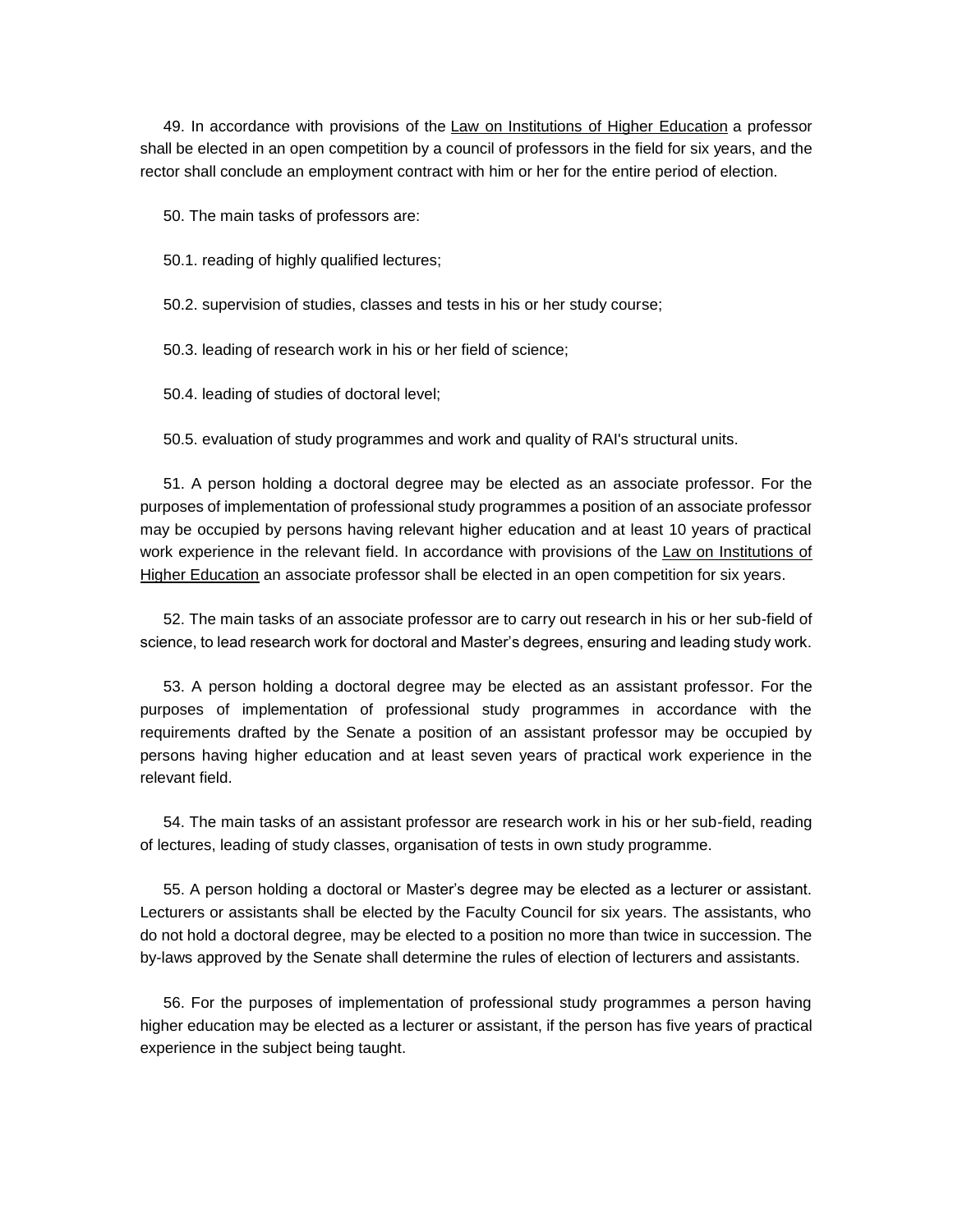57. The task of lecturers and assistants is to participate in research work led by professors, lead practical and laboratory classes for students, read individual courses of lectures or chapters under supervision of professors or assistant professors.

58. According to the provided funding, the Rector may enter into individual contracts with external academic staff on performance of study, teaching and scientific work.

59. General staff is study and administrative staff, supporting staff, technical and household staff.

60. Administrative staff includes the Rector, the vice-rector, the secretary, deans of faculties, heads of divisions and employees of the study department.

61. Supporting study staff includes laboratory assistants, technicians and instructors, whose task is to help academic staff to organise and ensure the study process.

62. Technical and household staff shall ensure normal functioning of technical equipment and premises, as well as keep premises in order and clean.

63. The procedure of employment and dismissal of general staff shall be determined by the RAI's Internal Working Regulations, observing provisions of the [Law on Institutions of Higher](https://m.likumi.lv/ta/id/37967-augstskolu-likums)  [Education](https://m.likumi.lv/ta/id/37967-augstskolu-likums) and other regulations.

# **VI. RAI Students**

64. RAI students are students of Bachelor's study programmes, students of professional study programmes, students of Master's study programmes, and doctoral students.

65. Enrolment to a study programme shall be determined by the enrolment regulations approved by the Senate, which have been drafted observing Cabinet of Ministers regulations on the requirements, criteria and procedure of enrolment to a study programme.

66. Students shall be entitled:

66.1. to obtain higher academic or professional higher education;

66.2. to use RAI's premises, library, computer room, equipment, sport and medical facilities;

66.3. to interrupt and resume studies according to the defined procedure;

66.4. in accordance with the [Law on Institutions of Higher Education](https://m.likumi.lv/ta/id/37967-augstskolu-likums) to exercise the right relating to academic freedom of studies and research work;

66.5. to receive information in all the matters related to their studies;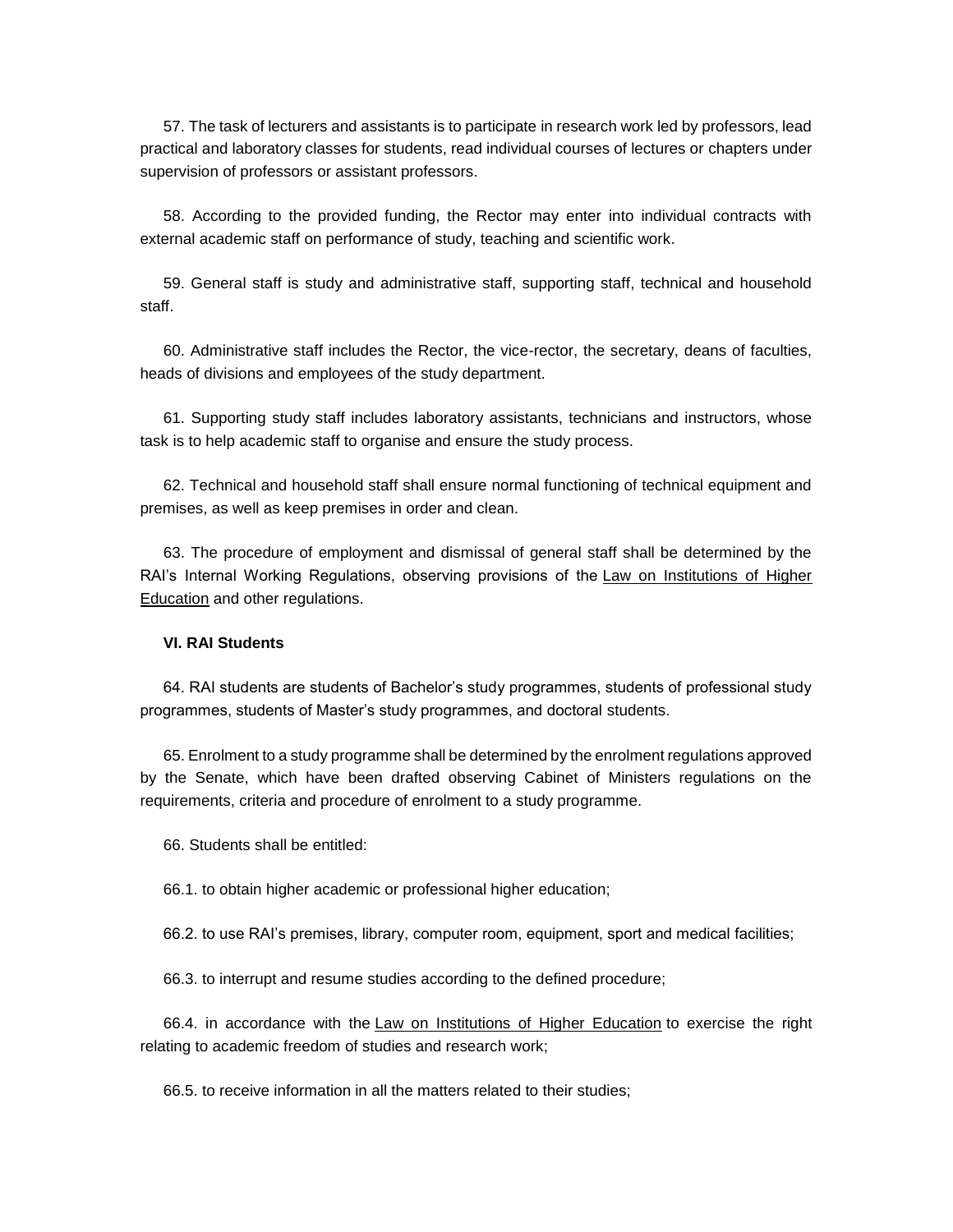66.6. to freely express and defend own thoughts and beliefs;

66.7. to elect and be elected to the Student Council, as well as to act in RAI's self-governance bodies at all levels;

66.8. to attend as a course attendee other study activities of the higher education institution in accordance with the set procedure and to pass necessary tests;

66.9. to establish associations, groups and clubs.

67. The Student Council shall operate on the basis of its by-laws on the student council, which are approved by the Senate.

## **VII. RAI's Scientific Research**

68. Scientific research is an important part of RAI's work and all academic staff shall be part of it.

69. Scientific research work shall take place in accordance with the [Law on Scientific](https://m.likumi.lv/ta/id/107337-zinatniskas-darbibas-likums)  [Activity,](https://m.likumi.lv/ta/id/107337-zinatniskas-darbibas-likums) the [Constitution,](https://m.likumi.lv/ta/id/57980-latvijas-republikas-satversme) Senate decisions and other regulations;

70. Research results shall be published in scientific magazines and RAI's editions.

## **VIII. RAI's Property, Finances, Record-Keeping**

71. The Senate shall determine the structure of financial resources and upon coordination with the Convent shall distribute the funds received for this purpose. The Audit Commission shall control the execution of the budget.

72. RAI's sources of financing are:

72.1. income from contracts with Latvian and foreign ministries, companies, organisations and private persons;

72.2. the tuition fee, which is defined, when students enter into contracts on studies;

72.3. the state order;

72.4. income from economic activities of educational structural units;

72.5. donations of legal and natural persons;

72.6. other income.